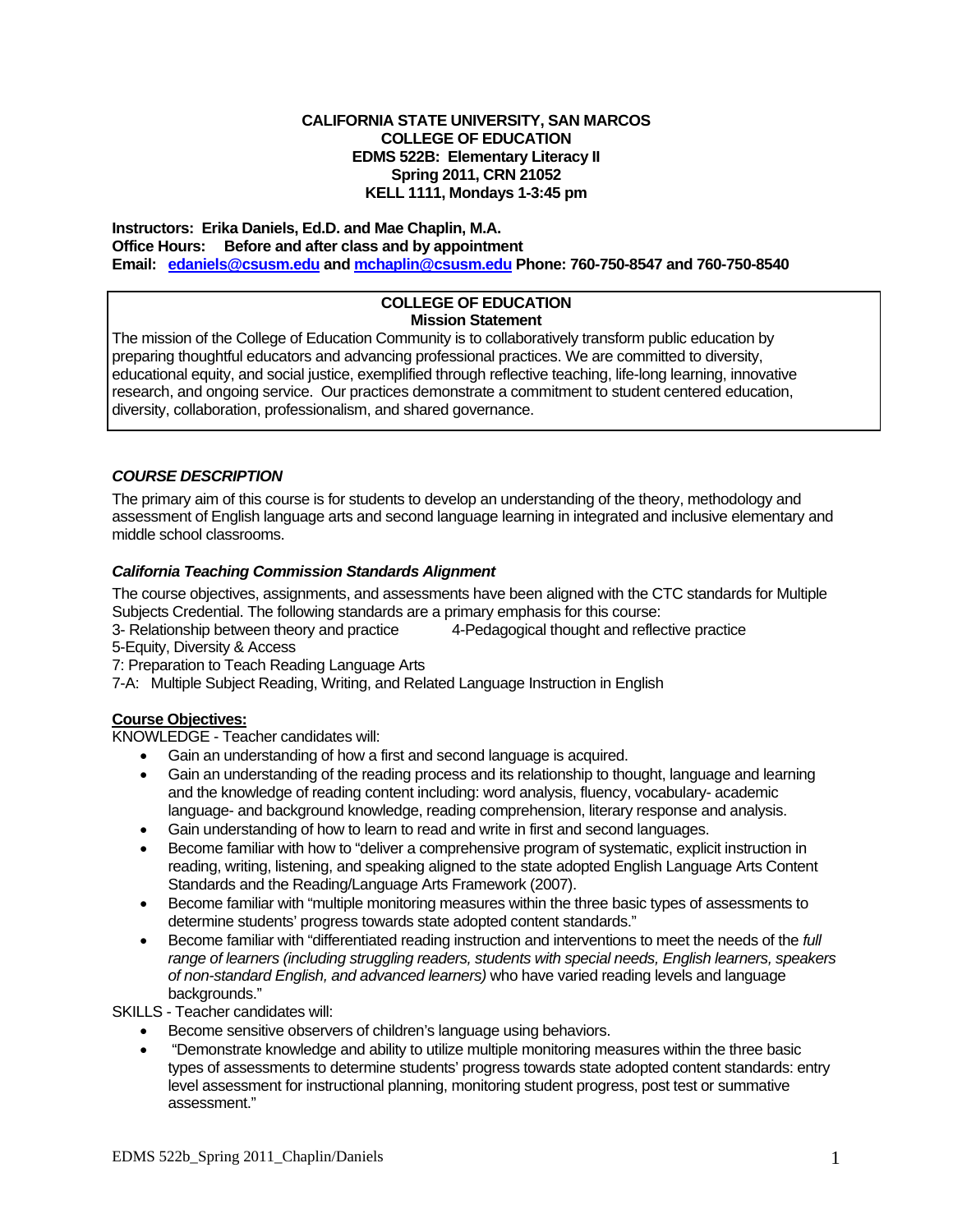- "Be able to analyze and interpret results [of children's reading and writing behaviors] to plan effective and differentiated instruction and interventions."
- "Demonstrate knowledge of components of effective instructional delivery in reading, writing and listening and speaking."
- Develop the ability to select appropriate materials and instructional strategies to meet the individual needs of students and use "State Board of Education (SBE)-adopted core instructional materials for both instruction and intervention."
- Develop the ability to differentiate literacy instruction in order to provide Universal Access.
- Learn how to organize the classroom for teaching reading and writing to the *full range of learners (including struggling readers, students with special needs, English learners, speakers of non-standard English, and advanced learners)* who have varied reading levels and language backgrounds

ATTITUDES AND VALUES – Teacher candidates will:

- Develop an appreciation for the natural language abilities children possess for processing and producing print.
- To appreciate the need and value of integrating reading writing into all curricular areas
- Affirm the importance of a rich environment for an effective language arts program.
- Develop a sensitivity to and appreciation for culturally and linguistically diverse learners.
- Develop a sensitivity to and appreciation for the importance of reading and writing for students' own personal and professional growth.
- Develop a respect for each student, his/her abilities and background and the student's right to instruction that meets his/her individual needs

## **INFUSED COMPETENCIES**

### **Authorization to Teach English Learners**

This credential program was specifically designed to prepare teachers for the diversity of languages often encountered in California public school classrooms. The authorization to teach English learners is met through the infusion of content and experiences within the credential program, as well as additional coursework. Students successfully completing this program receive a credential with authorization to teach English learners. *(Approved by CCTC in SB 2042, Program Standards, August, '02.)* 

### **Special Education**

.

Consistent with the intent to offer a seamless teaching credential in the College of Education, this course demonstrates the collaborative infusion of special education competencies reflecting inclusive educational practices.

### **Technology**

This course infuses technology competencies to prepare candidates to use technology, emphasizing use in both teaching practice and student learning.

## **All University Writing Requirement**

Writing requirements for this class will be met as described in the assignments. Every course at the university, including this one, must have a writing requirement of at least 2500 words.

### **STUDENT LEARNING OUTCOMES**

### **Teacher Performance Expectation (TPE) Competencies**

Teacher Performance Expectations are standards for student teachers. This course is designed to help teachers seeking the Multiple Subjects Credential to develop the skills, knowledge, and attitudes necessary to assist schools and districts implement effective programs for all students. The successful candidate will be able to merge theory and practice in order to realize a comprehensive and extensive educational program for all students.

### *California Teacher Performance Assessment (CalTPA)*

As of July 1, 2008, all California credential candidates must successfully complete a state-approved system of teacher performance assessment (TPA), to be embedded in the credential program of preparation. At CSUSM,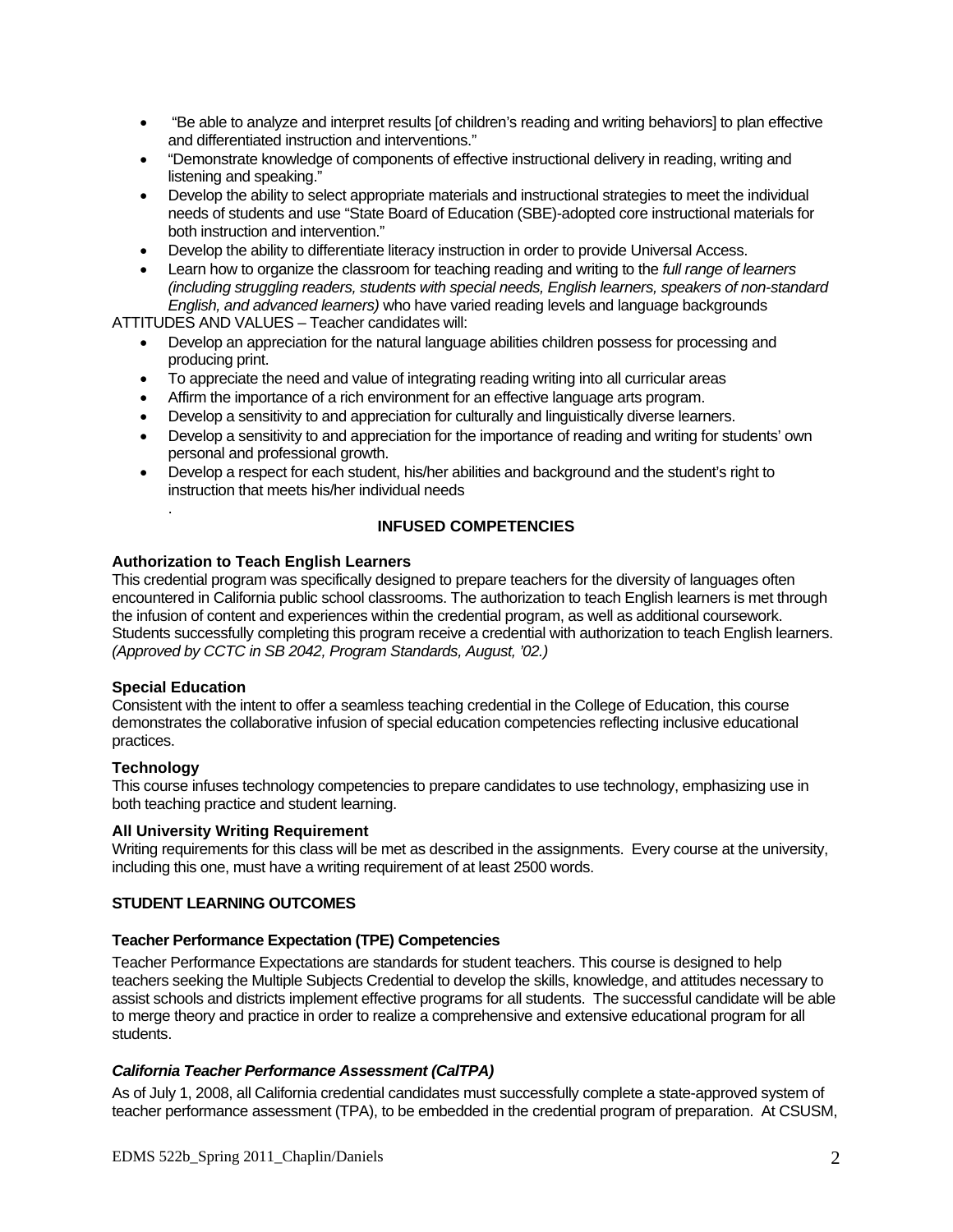this assessment system is called the "CalTPA" or TPA.

To assist your successful completion of the TPA, media sites are available at www.csusm.edu/coe. Additionally, COE classes use common pedagogical language, lesson plans (lesson designs), and unit plans (unit designs) in order to support and ensure your success on the TPA, and, more importantly, in your credential program.

The CalTPA Candidate Handbook, TPA seminar schedule, and other TPA support materials can be found on the COE website provided at the website provided:

http://www.csusm.edu/coe/CalTPA/ProgramMaterialsTPA.html

### **Students with Disabilities Requiring Reasonable Accommodations**

Students with disabilities requiring reasonable accommodations must be approved for services by providing appropriate and recent documentation to the Office of Disabled Student Services (DSS). The office is located in Craven Hall 5205, and can be contacted by phone at 760.750.4905 or TTY 760.750.4909. Students authorized by DSS to receive reasonable accommodations should meet with their instructor during office hours or, to ensure confidentiality, in a more private setting.

#### **CSUSM Academic Honesty Policy**

"Students will be expected to adhere to standards of academic honesty and integrity, as outlined in the Student Academic Honesty Policy. All written work and oral presentation assignments must be original work. All ideas or materials borrowed from other sources must have appropriate references to the original sources. Any quoted material should give credit to the source and be punctuated with quotation marks.

Students are responsible for honest completion of their work including examinations. There will be no tolerance for infractions. If you believe there has been an infraction by someone in the class, please bring it to the instructor's attention. The instructor reserves the right to discipline any student for academic dishonesty in accordance with the general rules and regulations of the university. Disciplinary action may include the lowering of grades and/or the assignment of a failing grade for an exam, assignment, or the class as a whole."

Incidents of Academic Dishonesty will be reported to the Dean of Students. Sanctions at the University level may include suspension or expulsion from the University.

### **Plagiarism**

 projects and processes. Plagiarism or cheating is unacceptable under any circumstances. If you are in doubt As an educator, it is expected that each student will do his/her own work, and contribute equally to group about whether your work is paraphrased or plagiarized see the Plagiarism Prevention for Students website http://library.csusm.edu/plagiarism/index.html. If there are questions about academic honesty, please consult the University catalog.

### **Electronic Communication Protocol**

Electronic correspondence is a part of professional interactions. If you need to contact me, e-mail is often the easiest way to do so at bingalls@csusm.edu. Please be reminded that e-mail and on-line discussions are a very specific form of communication, with their own nuances and etiquette. For instance, electronic messages sent in all upper case (or lower case) letters, major typos, or slang, often communicate more than the sender originally intended. With that said, please be mindful of all e-mail and on-line discussion messages you send to your colleagues, to faculty members in the College of Education, or to persons within the greater educational community. All electronic messages should be crafted with professionalism and care.

Things to consider:

- Would I say in person what this electronic message specifically says?
- How could this message be misconstrued?
- Does this message represent my highest self?
- Am I sending this electronic message to avoid a face-to-face conversation?

In addition, if there is ever a concern with an electronic message sent to you, please talk with the author in person in order to correct any confusion.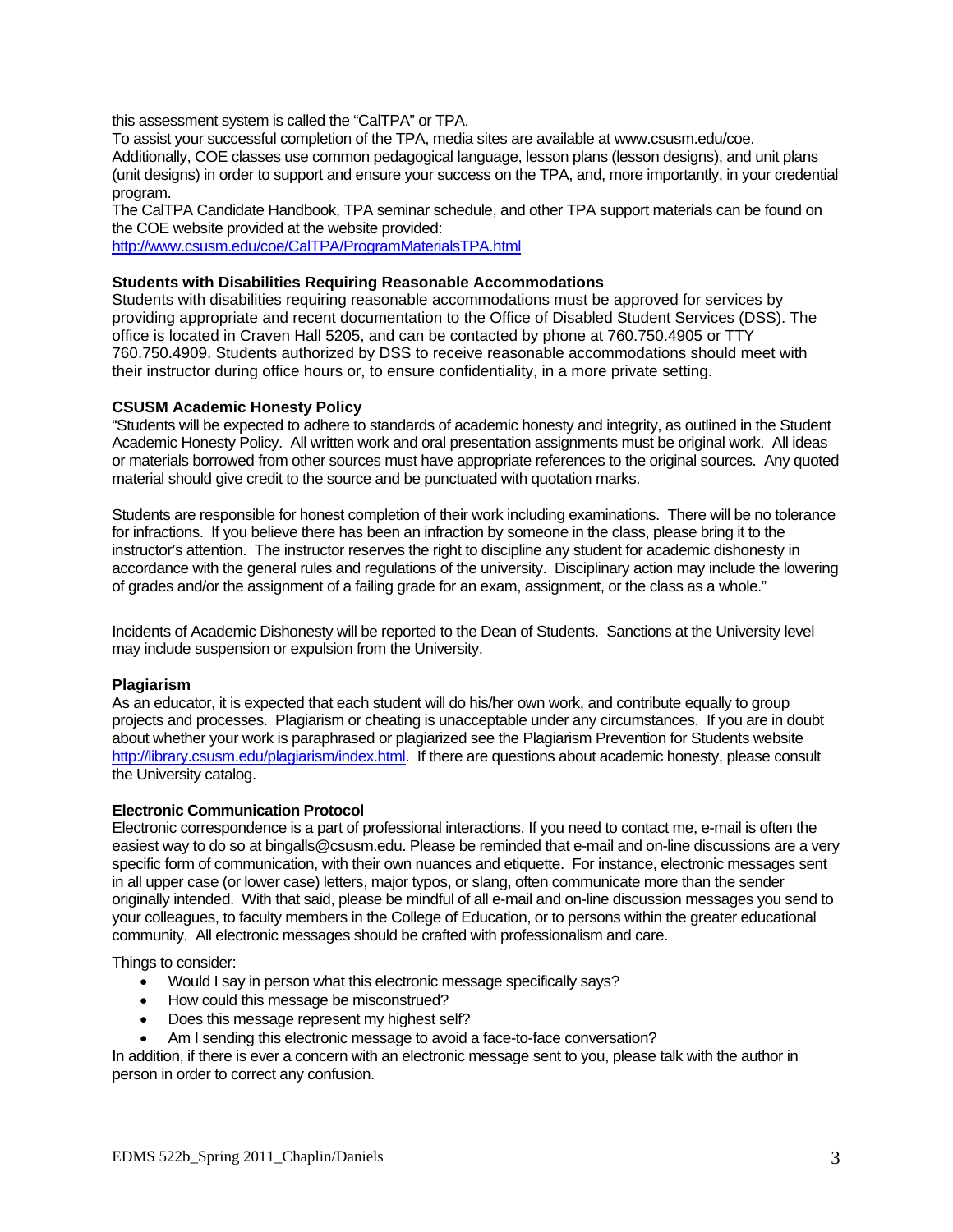## *Grading Standards (Points)*

In order to earn a teaching credential from the state of California, you must maintain a B average (3.0 GPA) and cannot receive below a C+ in any course in your teacher education program.

| А  | 93-100 | B+        | 87-89 | $C+$ | 77-79 |
|----|--------|-----------|-------|------|-------|
| А- | 90-92  | в         | 83-86 | C    | 73-76 |
|    |        | <b>B-</b> | 80-82 | $C-$ | 70-72 |

### **College of Education Attendance Policy**

Due to the dynamic and interactive nature of courses in the College of Education, all students are expected to attend all classes and participate actively. At a minimum, students must attend more than 80% of class time, or s/he may not receive a passing grade for the course at the discretion of the instructor. Individual instructors may adopt more stringent attendance requirements. *(Adopted by the COE Governance Community, December, 1997).* Should a student have extenuating circumstances, s/he should contact the instructor as soon as possible. *For this class: Students missing two class sessions will see their grades reduced by one full grade. Students missing three or more class sessions will see their grades reduced by two full grades. Leaving early or arriving late by more than 15 minutes constitutes one absence. Illness and emergencies are considered on a case-by-case basis. However, notification of an absence does not constitute an excuse.* 

#### **Required Texts:**

Reutzel, D. R. & Cooter, Jr., R. B. (2009). The Essentials of Teaching Children to Read, 2<sup>nd</sup> Edition. Boston, MA: Pearson.

Johns, Jerry. (any). Basic Reading Inventory (any edition).

Tompkins, Gail. (2008). Teaching Writing: Process and Product.

*Choose one (sign up in class before you buy it):*

Alexie, Sherman. (2007). *The Absolutely True Diary of a Part-Time Indian* Buckley, M. (2007). *The Sisters Grimm, Book One: The Fairy-Tale Detectives.* New York: Amulet Books. Haddix, Margaret Peterson. (1998). *Among the Hidden* Sitomer, Alan. (2009). *The Secret Story of Sonia Rodriguez* Sonnenblick, Jordan. (2004). *Drums, Girls, and Dangerous Pie.* New York: Scholastic, Inc.

#### **Optional Texts:**

Zarrillo, James. Ready for RICA: A Test Prep Guide (highly recommended)

Alice Quiocho & Sharon Ulanoff . (2009). Differentiated Literacy Instruction for English Language Learners. www.allynbaconmerrill.com ISBN-13: 978-0-13-118000-0

#### **ASSIGNMENTS**

Students are expected to demonstrate competency in the use of various forms of technology (i.e. word processing, electronic mail, WebCT6, use of the Internet, and/or multimedia presentations). Specific requirements for course assignments with regard to technology are at the discretion of the instructor. Keep a digital copy of all assignments for use in your teaching portfolio. Assignments are to be turned in on the due date, no exceptions.

Proofread and edit word-processed assignments prior to submission. Hand-written work is not accepted. Assignments are written in Times, size12 font, and are double-spaced. Ensure the text is error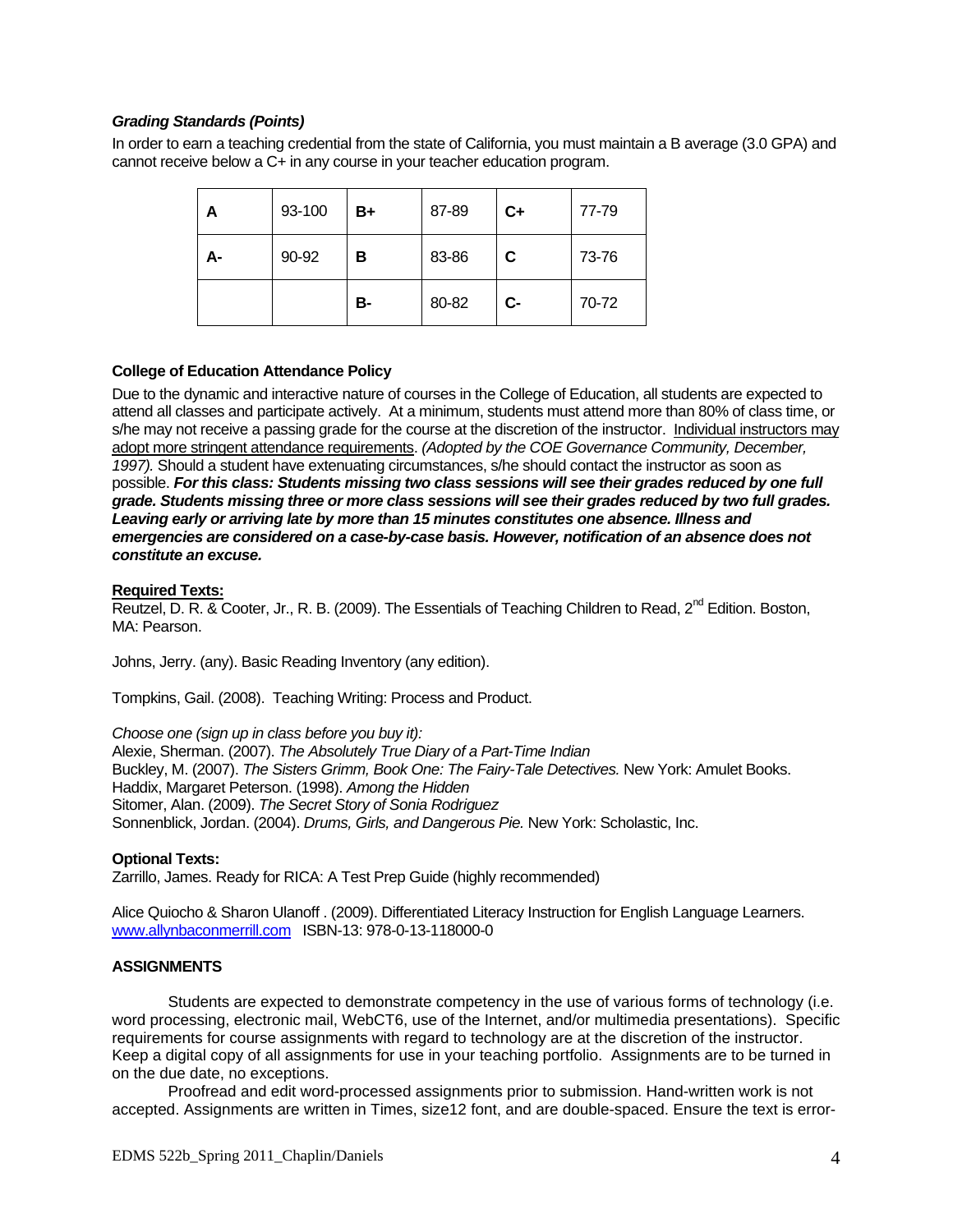free (grammar, spelling), and ideas are logically and concisely presented. All citations, where appropriate, use American Psychological Association (APA) format.

| <b>Assignment</b>                                           | <b>Points</b><br><b>Possible</b> |
|-------------------------------------------------------------|----------------------------------|
| Field Observations (x 4)                                    | 25                               |
| Literacy Lesson Plan<br>Focus: Using writing in mathematics | 30                               |
| <b>Literacy Case Study</b>                                  | 35                               |
| Journal                                                     | 10                               |
| <b>Total Points</b>                                         | 100                              |

## *FIELD OBSERVATIONS*

In both the Literacy courses (EDMS 521 and EDMS 522), you will study topics in literacy instruction related to RICA domains. Find the list of RICA domains in the table below.

| <b>RICA DOMAINS COVERED</b>                                        |  |  |  |  |
|--------------------------------------------------------------------|--|--|--|--|
| Embedded in each area: Assessment, Universal Access/Differentiated |  |  |  |  |
| Instruction, Oral Language and Writing                             |  |  |  |  |
| Domain 1:                                                          |  |  |  |  |
| "Planning Reading Instruction based on Assessment"                 |  |  |  |  |
| Domain 2:                                                          |  |  |  |  |
| "Word Analysis"                                                    |  |  |  |  |
| Domain 3:                                                          |  |  |  |  |
| "Fluency"                                                          |  |  |  |  |
| Domain 4:                                                          |  |  |  |  |
| "Vocabulary, Academic Language, and Background Knowledge"          |  |  |  |  |
| Domain 5:                                                          |  |  |  |  |
| "Comprehension"                                                    |  |  |  |  |

You will conduct 4 observations of reading instruction in any content area from any of the RICA domains for your Field Observations. To complete the 4 Field Observations you observe a teacher while she/he is teaching a reading/language arts lesson. You will need to identify the RICA topic(s) that was being taught.

You will submit your observations on the Field Observation form. Your observations should be written on the left hand side of the Field Observation form. Your observations are not judgmental but only state what you observed the teacher doing during the lesson.

 Your reflections should be written on the right hand side of the form. You should reflect on what you learned from this lesson about teaching this area of literacy. Your analysis is essential for this section.

Below is an example of a completed observation form. Replicate the Field Observation form on your computer. Completed forms should be no longer than one full page. Please compile all 4 forms into one document file, one after the other, and submit them as one document.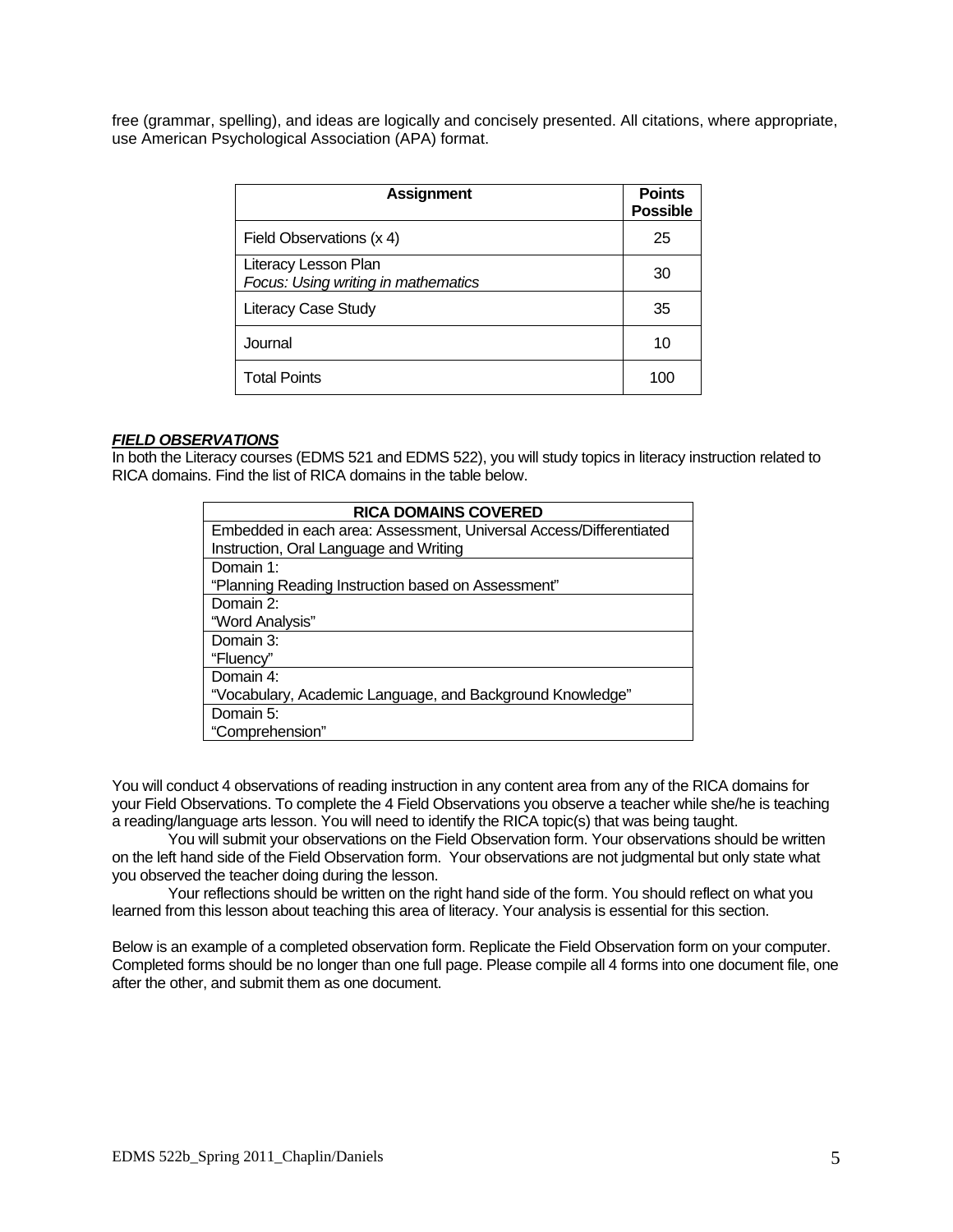## **FIELD OBSERVATION FORM SAMPLE**

| Literacy Topic: Phonemic Awareness                 | Date: 9/17/09                                              |  |
|----------------------------------------------------|------------------------------------------------------------|--|
| Grade Level: Kindergarten                          | <b>Additional Descriptors: SEI class</b>                   |  |
| <b>Activity:</b>                                   | <b>Reflective Notes to Myself</b>                          |  |
| Teacher taught /B/ sound using picture cards and   | While observing this lesson, I realized that the           |  |
| the pocket chart. The students sat together on the | teacher was teaching the RICA content area of              |  |
| carpet as a whole group. The teacher asked the     | phonemic awareness. I learned that phonemic                |  |
| students to help him place the picture cards that  | awareness can be taught directly and effectively           |  |
| represented words starting with /B/ in the pocket  | in a whole group when the teacher uses                     |  |
| chart. The teacher also used some words that       | interactive activities like this sorting activity. In this |  |
| were Spanish-English cognates, (ball/bola). Some   | lesson, I noticed that the children were engaged in        |  |
| pictures represented words starting with other     | identifying the /B/ sound. I think that they enjoyed       |  |
| letter sounds and so the students had to decide    | making the matches between /B/ and the picture             |  |
| which ones did and which ones did not go in the    | cards. When I saw the teacher making use of                |  |
| pocket chart. The teacher then had them look for   | cognates to support ELLs, I realized how do-able           |  |
| word cards that matched with the /B/ picture       | that is. I learned that sorting activities are an          |  |
| cards. Then, the teacher had the students work at  | effective way to get children engaged actively in          |  |
| their tables sorting small objects that did begin  | their learning. The teacher also began making              |  |
| with /B/ into one column on their worksheet and    | connections between the sounds, the pictures and           |  |
| items that did not begin with /B/ into the other   | the words. I think that the next step for them is          |  |
| column.                                            | learning the letter "B".                                   |  |

# *LITERACY CASE STUDY*

The Literacy Case Study is described in detail in the Literacy Case Study Handbook provided on our Moodle site. Students conduct literacy assessment with one child who is a reader, analyze, and interpret the resulting data and describe the child's strengths and needs in reading. Students develop recommendations in the form of specific instructional strategies that support the child's progress in reading. The case study child **must** already be reading. It is recommended that s/he be in the upper elementary grades and be reading below his/her current grade level. The completed assessment forms are placed in an appendix that is handed in to the professor hard copy. A parent permission (consent) form must be included in the appendix.

# *LITERACY LESSON PLAN*

*You will write one lesson plan for both your math methods course (EDMS 543b) and your literacy methods course (EDMS 522b). You will integrate math and writing into one lesson. Use the lesson design format that you*  learned in EDMS 511b, work with one other person (preferably someone in the same grade level for the *practicum experience), and turn the same lesson plan in for both classes.* 

*Use the questions below to guide your thinking as you write the lesson plan.* 

- CA Content Standard(s), learning objectives, and assessments (all must be connected)
- $\bullet$  Into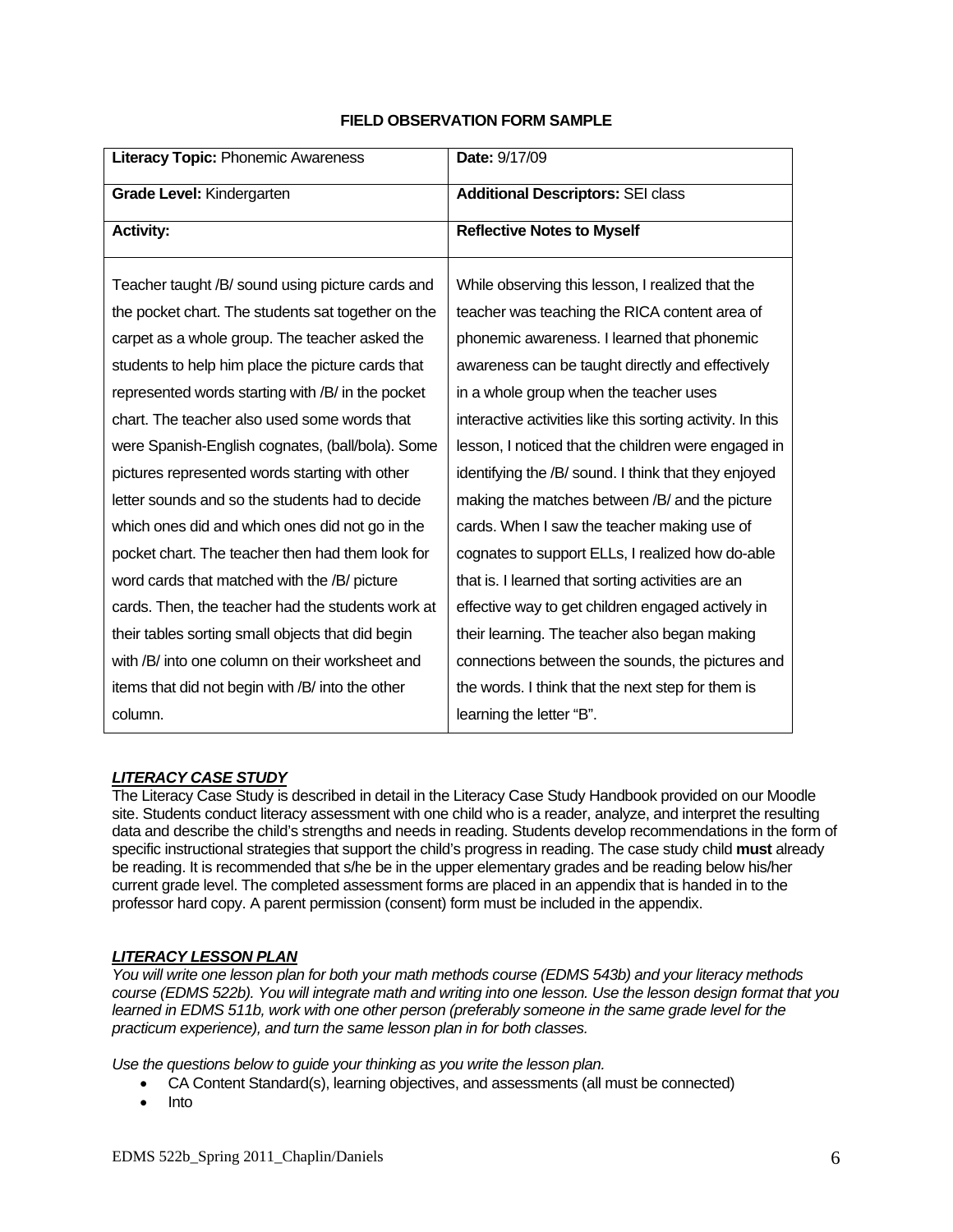Describe what you will do prior to teaching the lesson to connect to students' prior knowledge and to engage them in the topic. Describe instructional strategies and student activities.

• Through

Write a detailed instructional plan of what you will do when teaching the reading lesson. What will you do for each of the following steps of instruction?

o Modeled instruction: ("I do")

Describe Instructional Strategies Describe Student Activities

o Shared instruction: ("We do")

Describe Instructional Strategies Describe Student Activities

o Guided instruction ("You do") Describe Instructional Strategies Describe Student Activities

## Beyond

Write a paragraph that describes how you want students to apply what you have taught them to do in this lesson. How will you reinforce and review the key concepts and skills of this lesson?

## *JOURNAL*

 You will engage in an ongoing discussion with your professor and your classmates about the readings and how they connect to our in-class discussions as well as your field experiences. Keep a spiral notebook or composition book dedicated to this journal. You will read each week's readings and respond to them in the journal. You may focus on one theme you notice or a question you have. Or you may respond with your overall thinking on the topic. Bring your journal to class each week because we will share the journals with each other and respond to each other's writing. More details will be shared in class.